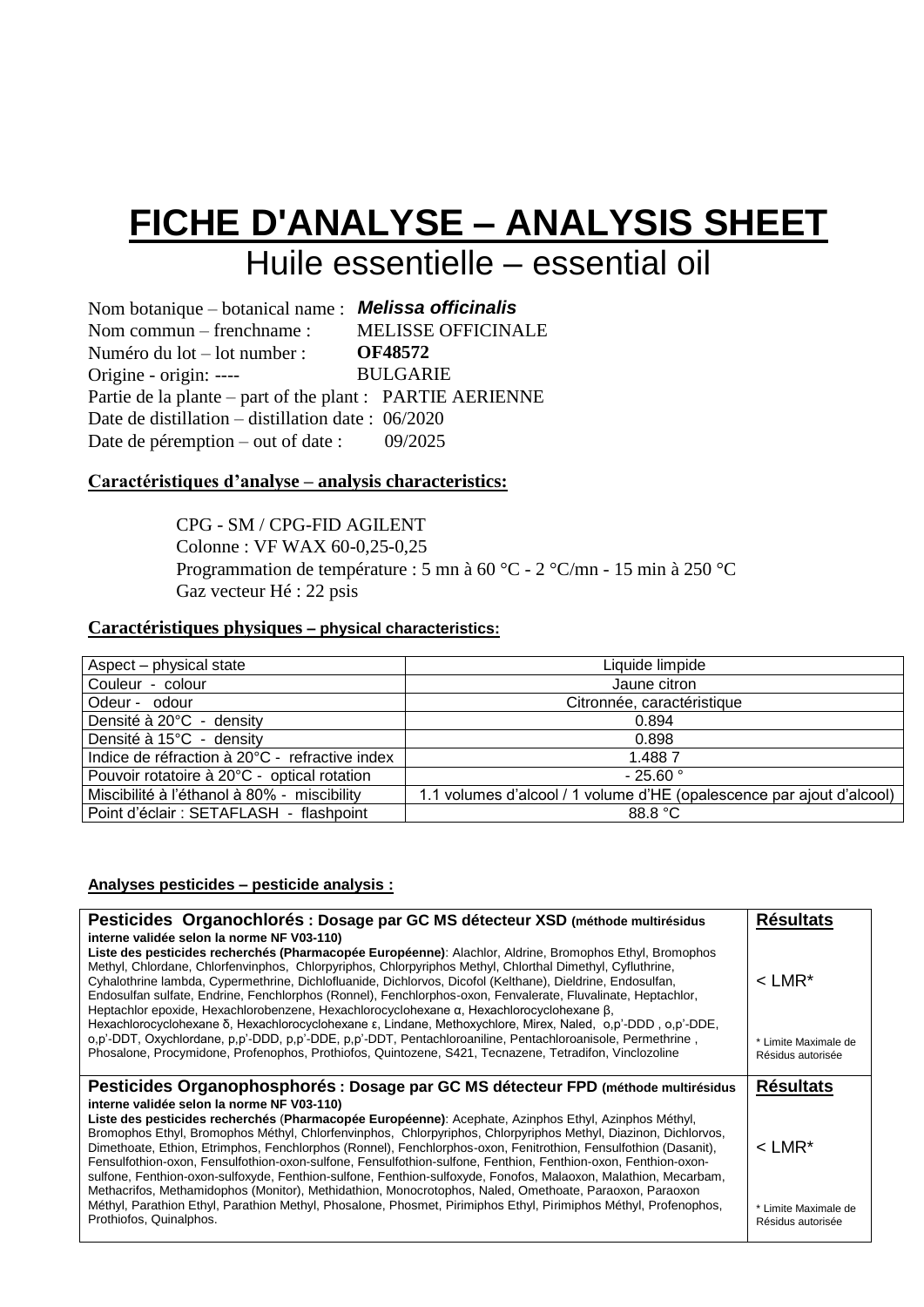### **Profil CHROMATOGRAPHIQUE**

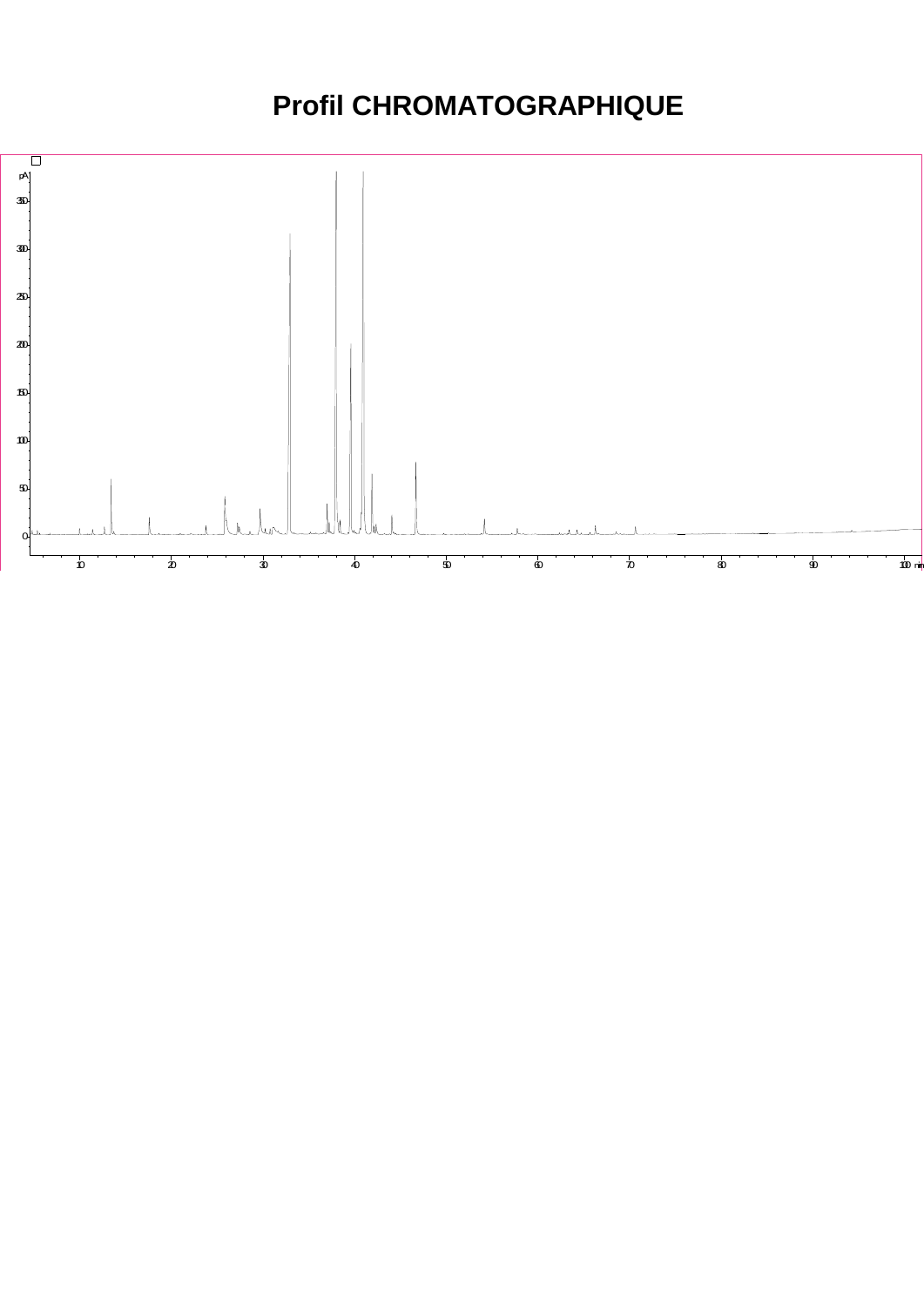## Tableau de résultats 1: MELISSA OFFICINALIS LOT OF48572

| <b>Pics</b>     | Temps de  | Constituants                        | $\frac{0}{0}$ |
|-----------------|-----------|-------------------------------------|---------------|
|                 | rétention |                                     |               |
| $\mathbf{1}$    | 4,8       | <b>ACETONE</b>                      | 0,05          |
| $\overline{2}$  | 5,4       | 2-METHYL BUTANAL + ISOVALERALDEHYDE | 0,10          |
| 3               | 5,6       | 2-ETHYL-FURANE                      | 0,03          |
| $\overline{4}$  | 6,6       | alpha-PINENE + alpha-THUYENE        | 0,02          |
| 5               | 10,0      | beta-MYRCENE                        | 0,16          |
| $6\phantom{1}6$ | 10,9      | 2,3-DEHYDRO-1,8-CINEOLE             | 0,03          |
| $\overline{7}$  | 11,4      | <b>LIMONENE</b>                     | 0,18          |
| 8               | 12,4      | 2-HEXENAL                           | 0,01          |
| 9               | 12,5      | 2-PENTYL-FURANE                     | 0,02          |
| 10              | 12,7      | Cis-beta-OCIMENE                    | 0,23          |
| 11              | 13,4      | Trans-beta-OCIMENE                  | 1,51          |
| 12              | 13,7      | 3-OCTANONE                          | 0,12          |
| 13              | 17,6      | 6-METHYL-5-HEPTEN-2-ONE             | 0,65          |
| 14              | 18,6      | Cis-OXYDE DE ROSE                   | 0,06          |
| 15              | 19,3      | Trans-OXYDE DE ROSE                 | 0,02          |
| 16              | 19,7      | 3-HEXEN-1-OL                        | 0,02          |
| 17              | 20,8      | <b>NONANAL</b>                      | 0,02          |
| 18              | 21,0      | <b>ROSEFURANE</b>                   | 0,05          |
| 19              | 22,1      | COMPOSÉ Mw=152                      | 0,05          |
| 20              | 23,8      | 1-OCTEN-3-OL                        | 0,31          |
| 21              | 24,6      | 2-METHYL-6-HEPTEN-1-OL              | 0,02          |
| 22              | 25,1      | alpha-CUBEBENE                      | 0,01          |
| 23              | 25,3      | <b>OXYDE DE NERYLE</b>              | 0,02          |
| 24              | 25,8      | <b>CITRONELLAL</b>                  | 1,89          |
| 25              | 26,0      | <b>ISOGERANIAL</b>                  | 0,98          |
| 26              | 27,2      | alpha-COPAENE                       | 0,49          |
| 27              | 27,4      | <b>ISONERAL</b>                     | 0,41          |
| 28              | 28,5      | beta-BOURBONENE                     | 0,13          |
| 29              | 29,5      | beta1-CUBEBENE                      | 0,11          |
| 30              | 29,7      | COMPOSÉ Mw=152                      | 0,55          |
| 31              | 29,8      | <b>LINALOL</b>                      | 0,96          |
| 32              | 30,3      | <b>ACETATE DE LINALYLE</b>          | 0,20          |
| 33              | 30,8      | CITRONELLATE DE METHYLE             | 0,17          |
| 34              | 31,1      | PHOTOCITRAL B                       | 1,07          |
| 35              | 31,6      | epsilon-CADINENE                    | 0,21          |
| 36              | 31,9      | alpha-trans-BERGAMOTENE             | 0,05          |
| 37              | 32,4      | beta-ELEMENE                        | 0,02          |
| 38              | 32,9      | beta-CARYOPHYLLENE                  | 17,68         |
| 39              | 33,3      | TERPINENE-4-OL                      | 0,06          |
| 40              | 35,2      | <b>GERMACRENE A</b>                 | 0,10          |
| 41              | 35,5      | ALLO-AROMADENDRENE                  | 0,05          |
| 42              | 35,7      | COMPOSÉ Mw=182                      | 0,06          |
| 43              | 36,6      | <b>SESQUITERPENE</b>                | 0,04          |
| 44              | 37,0      | alpha-HUMULENE                      | 1,08          |
| 45              | 37,2      | E-beta-FARNESENE                    | 0,36          |
| 46              | 37,4      | cis-4,5-MUUROLADIENE                | 0,08          |
| 47              | 38,0      | <b>NERAL + COMPOSÉ Mw=152</b>       | 20,25         |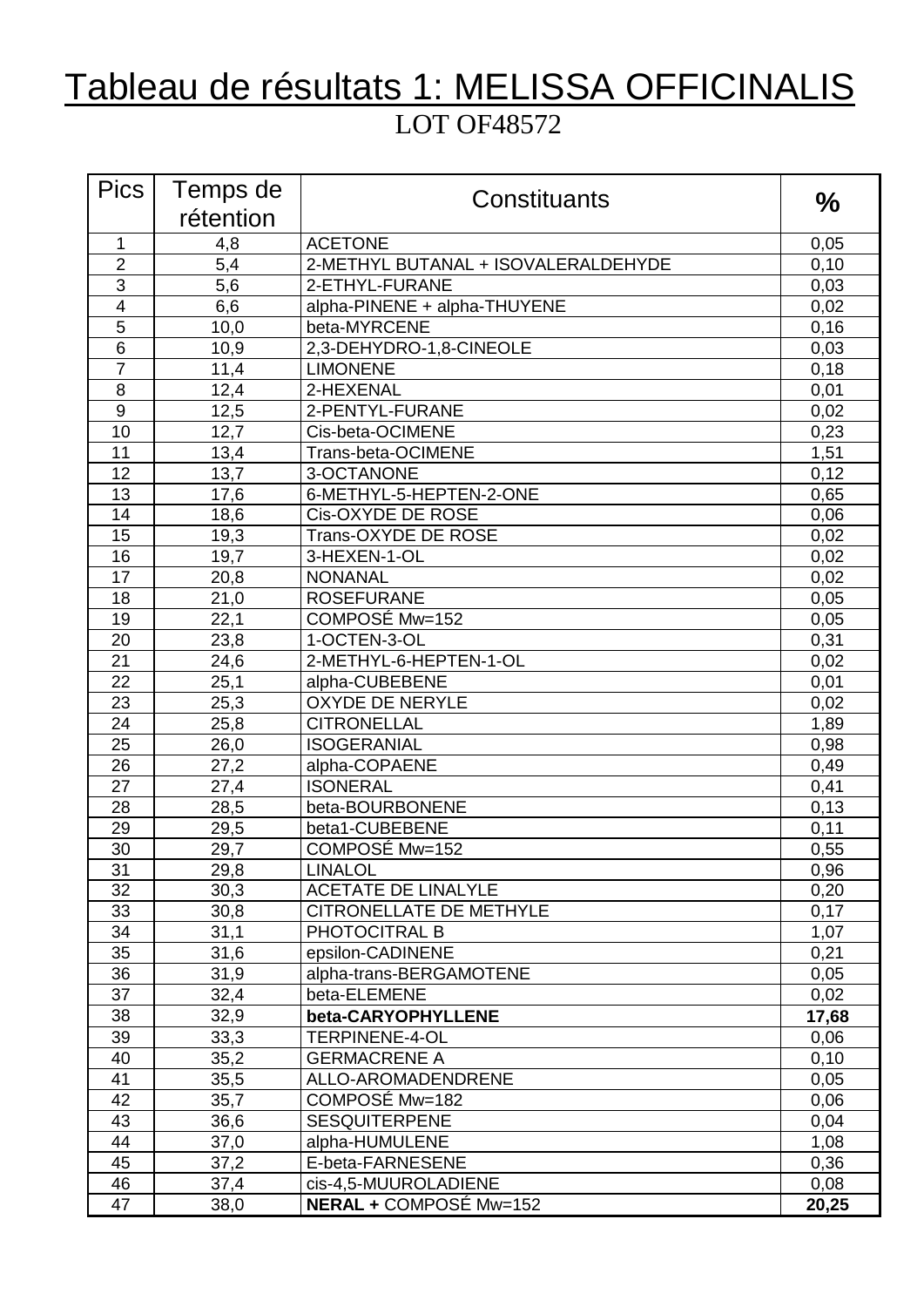# Tableau de résultats 2: MELISSA OFFICINALIS

#### LOT OF48572

| <b>Pics</b> | Temps de  | Constituants                            | $\frac{0}{0}$ |
|-------------|-----------|-----------------------------------------|---------------|
|             | rétention |                                         |               |
| 48          | 38,2      | gamma-MUUROLENE                         | 0,41          |
| 49          | 38,4      | <b>GERANATE DE METHYLE</b>              | 0,49          |
| 50          | 38,6      | <b>SESQUITERPENE</b>                    | 0,03          |
| 51          | 39,3      | alpha-TERPINEOL                         | 0,07          |
| 52          | 39,6      | <b>GERMACRENE D</b>                     | 8,53          |
| 53          | 39,9      | MUUROLADIENE ISOMERE + CADINENE ISOMERE | 0,22          |
| 54          | 40,1      | <b>SESQUITERPENE</b>                    | 0, 10         |
| 55          | 40,4      | <b>SESQUITERPENE</b>                    | 0,05          |
| 56          | 40,6      | alpha-ALASKENE                          | 0,24          |
| 57          | 40,7      | alpha-MUUROLENE                         | 0,61          |
| 58          | 41,0      | <b>GERANIAL</b>                         | 28,46         |
| 59          | 41,4      | Trans-ISOPIPERITENOL                    | 0,04          |
| 60          | 41,7      | E, E-alpha-FARNESENE                    | 0,05          |
| 61          | 41,9      | delta-CADINENE                          | 2,53          |
| 62          | 42,1      | <b>ACETATE DE GERANYLE</b>              | 0,32          |
| 63          | 42,3      | <b>CITRONELLOL</b>                      | 0,37          |
| 64          | 42,4      | SALICYLATE DE METHYLE                   | 0,12          |
| 65          | 43,3      | CADINA-1,4-DIENE                        | 0,05          |
| 66          | 43,8      | alpha-AMORPHENE                         | 0,03          |
| 67          | 44,1      | <b>NEROL</b>                            | 0,73          |
| 68          | 44,2      | Cis-ISOGERANIOL                         | 0,12          |
| 69          | 44,5      | Trans-ISOGERANIOL                       | 0,05          |
| 70          | 45,2      | E,E-2,6-DIMETHYL-3,5,7-OCTATRIENE-2-OL  | 0,02          |
| 71          | 46,7      | <b>GERANIOL</b>                         | 2,84          |
| 72          | 49,7      | Epi-CUBEBOL                             | 0,05          |
| 73          | 49,9      | SESQUITERPENOL                          | 0,02          |
| 74          | 51,0      | alpha-CALACORENE                        | 0,02          |
| 75          | 52,0      | beta-IONONE                             | 0,03          |
| 76          | 52,4      | <b>CUBEBOL</b>                          | 0,03          |
| 77          | 53,8      | OXYDE D'ISOCARYOPHYLLENE                | 0,05          |
| 78          | 54,0      | EPOXYDE SESQUITERPENIQUE                | 0,02          |
| 79          | 54,2      | OXYDE D'ISOCARYOPHYLLENE                | 0,66          |
| 80          | 54,5      | EPOXYDE SESQUITERPENIQUE                | 0,02          |
| 81          | 55,8      | <b>COMPOSÉ BENZENIQUE</b>               | 0,02          |
| 82          | 57,1      | EPOXY-6,7-HUMULENE                      | 0,04          |
| 83          | 57,7      | GERMACRA-1,5-DIEN-4-OL                  | 0,23          |
| 84          | 58,0      | Epi-CUBENOL                             | 0,03          |
| 85          | 58,1      | <b>CHRYSANTHENONE ISOMERE</b>           | 0,03          |
| 86          | 58,4      | <b>CUBENOL</b>                          | 0,03          |
| 87          | 59,7      | <b>COMPOSÉ AROMATIQUE</b>               | 0,04          |
| 88          | 62,3      | TRIMETHYL-PENTADECANONE                 | 0,05          |
| 89          | 62,5      | <b>EUGENOL</b>                          | 0,02          |
| 90          | 63,0      | <b>GERANYL-alpha-TERPINENE ISOMERE</b>  | 0,04          |
| 91          | 63,3      | <b>FOKIENOL</b>                         | 0,03          |
| 92          | 63,4      | <b>T-CADINOL</b>                        | 0, 15         |
| 93          | 63,6      | <b>THYMOL</b>                           | 0,02          |
| 94          | 64,3      | alpha-MUUROLOL                          | 0,17          |
| 95          | 64,7      | delta-CADINOL                           | 0,05          |
| 96          | 65,7      | GERANYL-alpha-TERPINENE ISOMERE         | 0,06          |